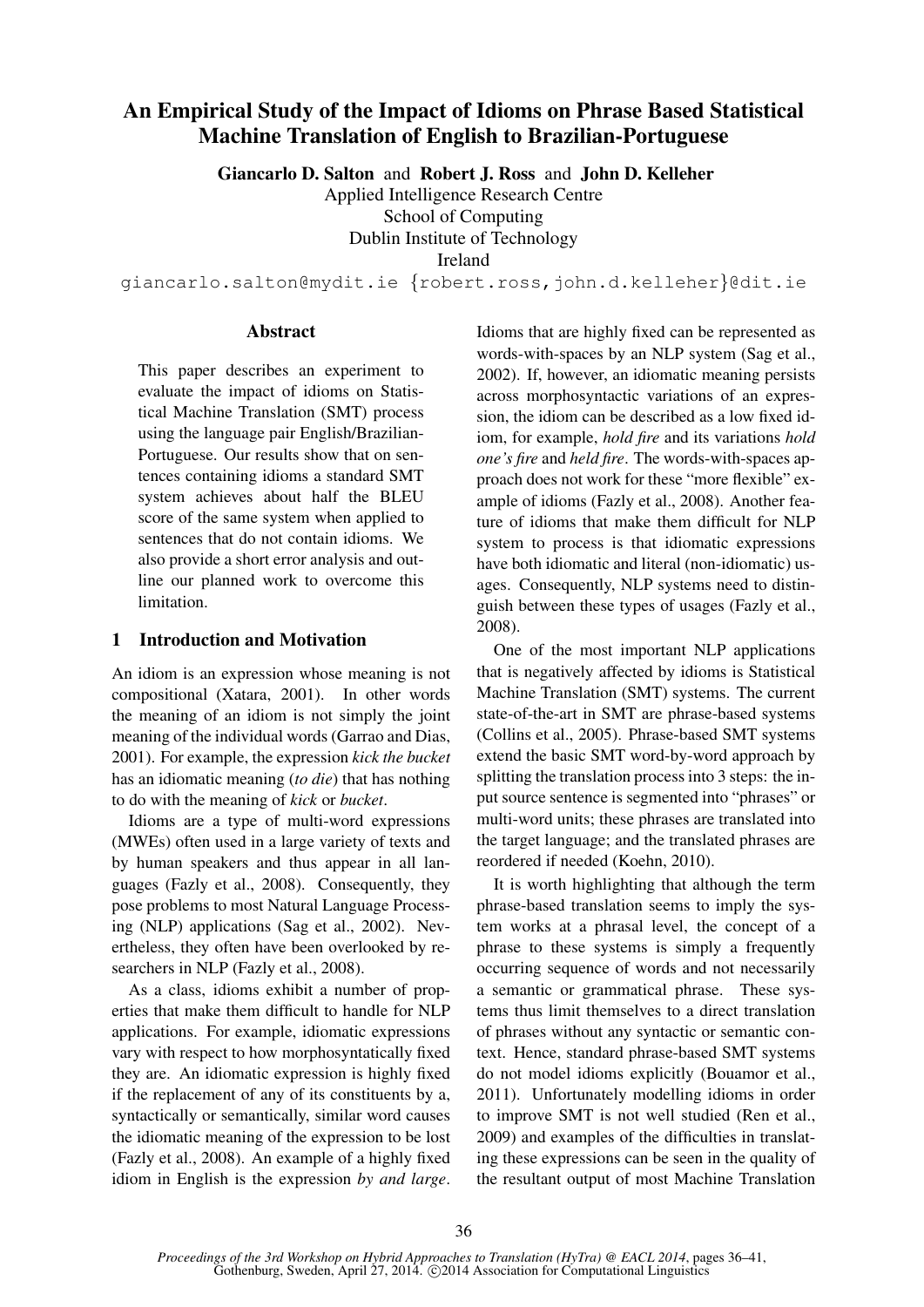systems (Vieira and Lima, 2001).

Our long-term research goal is to investigate how the translation of idiomatic expressions may be improved. We will initially focus on the case of English/Brazillian-Portugese but we intend our work to be generalizable to other language pairs. As a first step on this research program we wished to scope the impact of idioms on an SMT system. In order to test this we ran an experiment that compared the BLEU scores of an SMT system when it was tested on three distinct sentence aligned corpora. Two of these test corpora consisted of sentences containing idiomatic (rather than literal) usages of idiomatic expressions and the other corpus consisted of sentences that did not contain any idioms. By comparing the BLEU score of a machine translation system on each of these corpora we hoped to gauge the size of the research problem we are addressing.

The paper is organized as follows: Section 2 describes the design and creation of the corpora used in the experiments; Section 3 presents the experiment's methodology; Section 4 reports the results found; and Section 5 both discusses the results and describes an approach to the problem that we will implement in future work.

## 2 Related work

The work of Fazly et al. (2008) has provided an inspirational basis for our work. Fazly's work focused on the study of idioms and in particular their identification and analysis in terms of the syntactic and semantic fixedness. Fazly study did not however explore the impact of idioms on SMT.

Some related work in translating idioms can be found in: Garrao and Dias (2001) where the verb+noun combinations and their inclusion in an online automatic translator is explored; Ren et al. (2009) which makes use of a domain constrained bilingual multi-word dictionary to improve the MT results; Bouamor et al. (2011) which explores a hybrid approach for extracting MWEs and their translation in a French-English corpus; and Bungum et al. (2013) which also uses dictionaries to capture MWEs.

None of these works compares the BLEU score of sentences containing and not containing idioms. And also, none of these works address the idioms problem for the English/Brazilian-Portuguese language pair using SMT phrase-based systems.

#### 3 Corpora Design and Collection

The experiment we describe in this paper had two direct targets: (a) we wished to quantify the effect of idioms on the performance of an SMT system; and (b) we wanted to better understand the differences (if any) between high and low fixed idioms with respect to their impact on SMT systems. Consequently, in order to run the experiments four corpora were needed: one initial large sentence-aligned bilingual corpus was needed to build an SMT model for the language pair English/Brazilian-Portuguese; a test corpus containing sentences with "highly fixed" idioms called the "High Idiomatic Corpus"; another test corpus containing sentences with "low fixed" idioms called the "Low Idiomatic Corpus"; and a last corpus with sentences not containing idioms called the "Clean Corpus". In order to make the results comparable the length of each sentence in the three test corpora was kept between 15 to 20 words. All of these corpora were constructed by hand and in the cases of the "High Idiomatic Corpus" and "Low Idiomatic Corpus" care was taken to ensure that all the sentences in these corpora contained idiomatic usages of the relevant idioms.

To create the initial large corpus a series of small corpora available on the internet were compiled into one larger corpus which was used to train a SMT system. The resources used in this step were the Fapesp-v2 (Aziz and Specia, 2011), the OpenSubtitles2013<sup>1</sup> corpus, the PHP Manual Corpus<sup>2</sup> and the KDE4 localizaton files  $(v.2)^3$ . No special tool was used to clean these corpora and the files were compiled as is.

Idioms are a heterogeneous class; consequently, in order to better control the experiment we decided to focus on a particular type of idiom specifically the idiomatic expressions formed from the combination of a verb and a noun as its direct object (verb+noun combinations), for example *hit+road* and *lose+head*. Verb+noun combinations are a subclass of MWE which are notable for their cross-lingual occurrence and high variability, both lexical and semantic (Baldwin and Kim, 2010). Also, it is worth noting that it is possible for a particular verb+noun combination to have both idiomatic and literal usages and these usages must be distinguished if an NLP system is to pro-

<sup>1</sup> http://opus.lingfil.uu.se/OpenSubtitles2013.php

<sup>2</sup> http://opus.lingfil.uu.se/PHP.php

<sup>3</sup> http://opus.lingfil.uu.se/KDE4.php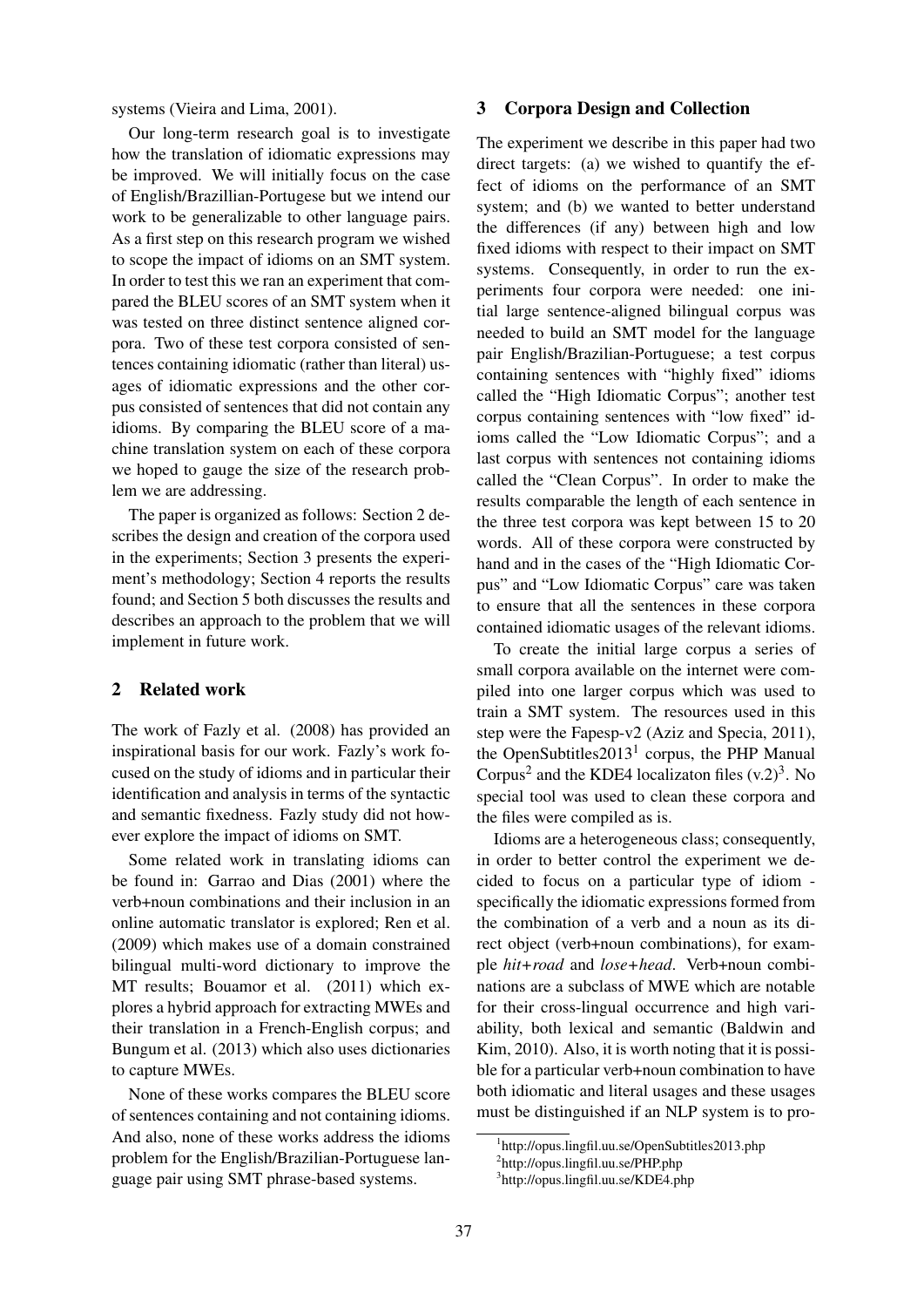cess a sentence appropriately.

Fazly et al. (2008) named a dataset of 17 "highly fixed" English verb+noun idioms, for example *cut+figure*, and that list was used to build our "Highly Idiomatic Corpus". This corpus consisted of 170 sentences containing idiomatic usages of these idioms, 10 sentences per idiom in the list. These English sentences were collected from the internet and manually translated into Brazilian-Portuguese. After that these translations were then manually checked and corrected by a second translator.

Fazly et al. (2008) also named a dataset of 11 "low fixed" English verb+noun idioms, for example *get+wind*, and that list was used to build our "Low Idiomatic Corpus". This corpus consisted of 110 sentences containing idiomatic usages of these idioms, 10 sentences per idiom in the list. These English sentences were also collected from the internet and manually translated into Brazilian-Portuguese. After this step these translations were also manually checked and corrected by a second translator. Table 1 presents the English verb+noun combinations used in this experiment and their Brazilian-Portuguese translations.

In order to have a valid comparison between the translation results of sentences containing and not containing idioms the "Clean Corpus" was built. It consisted of 850 sentences with their translations and was created by sampling sentences of the appropriate length (15-20 words) that did not contain idioms from the large bilingual corpus (that we described earlier) which we created to train the SMT system. These sentences were then removed from that corpus. Because the initial corpus was created from the union of corpora from different domains the "Clean Corpus" was randomly split into 5 datasets containing 170 sentences each in order to ensure no specific influence of any of those domains on the BLEU score. We called these "Clean1" to "Clean5". Special care was taken to not have any idioms in any of the sentences in these corpora.

As we wanted to collect 10 sentences for each verb+noun idiomatic combination and due to the limitations of sentence length (15 to 20 words) we were not able to collect the "High Idiomatic Corpus" and the "Low Idiomatic Corpus" from the training corpus. Thus, the samples were collected from the Internet.

#### 4 Methodology

As a first step for this experiment, a SMT model for the English/Brazilian-Portuguese language pair was trained using the Moses toolkit (Koehn et al., 2007) following its "baseline" settings (Koehn et al., 2008). The corpus used for this training consisted of 17,288,109 pairs of sentences (approximately 50% of the initial collected corpus), with another 34,576 pairs of sentences used for the "tuning" process.

| <b>English</b> | <b>Brazilian-Portuguese</b> |
|----------------|-----------------------------|
| blow+top       | perder+paciência            |
| blow+trumpet   | "gabar-se"                  |
| $cut+figure$   | causar+impressão            |
| find+foot      | "adaptar-se"                |
| get+nod        | "obter permissão"           |
| give+sack      | "ser demitido", "demitir"   |
| have+word      | ter+conversa                |
| hit+road       | "cair na estrada"           |
| hit+roof       | "ficar zangado"             |
| kick+heel      | "deixar esperando"          |
| lose+thread    | "perder o fio da meada"     |
| make+face*     | fazer+careta                |
| make+mark      | deixar+marca                |
| pull+plug      | "cancelar algo"             |
| pull+punch     | "esconder algo"             |
| pull+weight    | "fazer sua parte"           |
| take+heart     | "ficar confiante"           |
| blow+whistle   | "botar a boca no trombone"' |
| get+wind       | ouvir+murmúrios             |
| hit+wall       | "dar de cara num muro"      |
| hold+fire      | "conter-se"                 |
| $lose + head*$ | perder+cabeça               |
| make+hay       | dar+graças                  |
| make+hit       | fazer+sucesso               |
| make+pile      | fazer+grana                 |
| make+scene*    | fazer+cena                  |
| pull+leg       | pegar+pé                    |
| see+star*      | ver+estrela                 |

Table 1: The English verb+noun combinations used in this experiment and their Brazilian-Portuguese Translations. The idioms marked with an \* have direct translations of its constituents resulting in a MWE with the same idiomatic meaning in Brazilian-Portuguese. Also, note that not all translations results in a verb+noun idiom in the target language. Those are presented between double quotes and italics.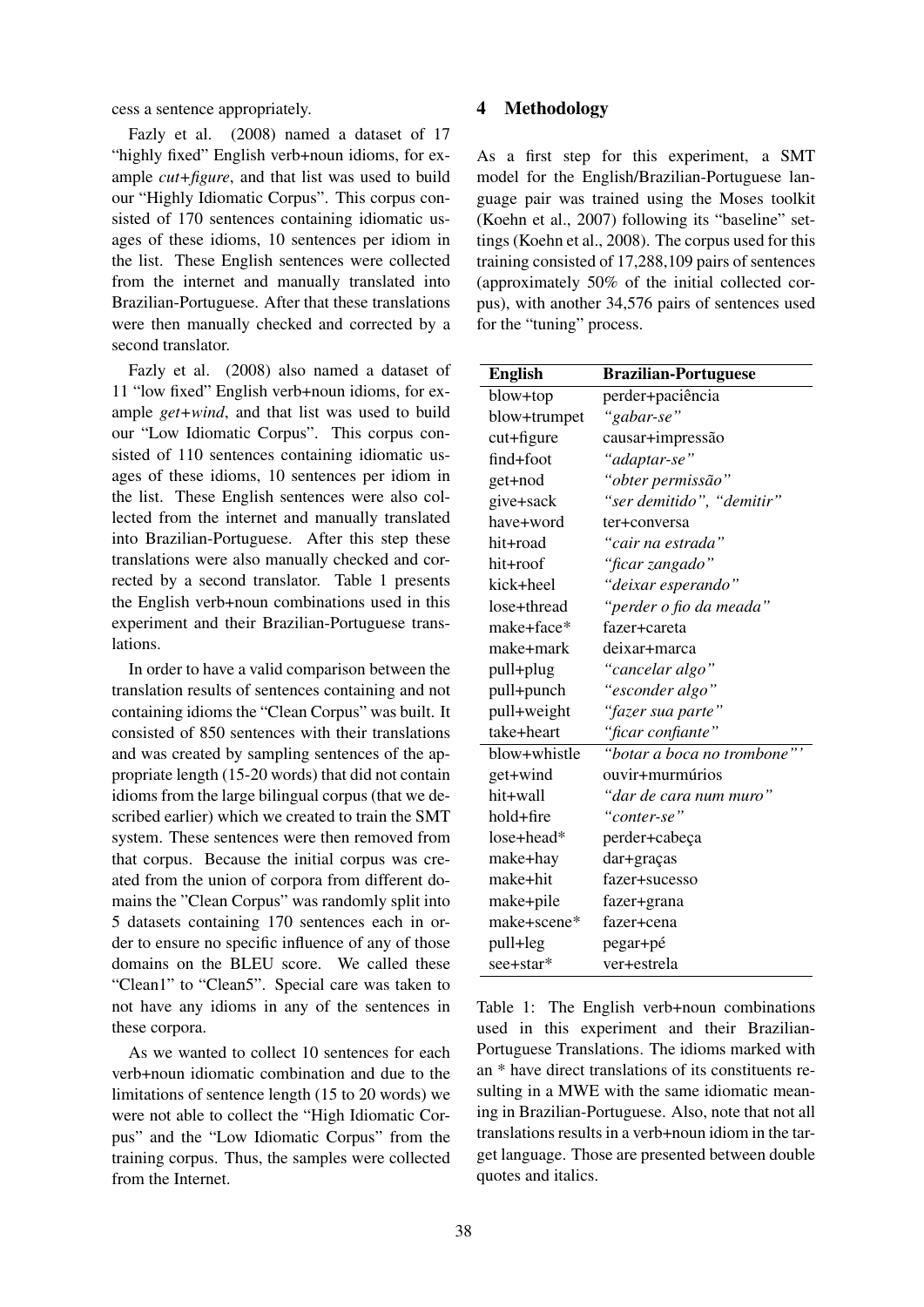In the second step the BLEU scores for the "High Idiomatic Corpus", the "Low Idiomatic Corpus" and the five clean corpora were computed. Then, the average of each evaluation for the clean corpora was calculated.

#### 5 Results and Analysis

Table 2 lists the SMT system BLEU scores for the "High Idiomatic Corpus", "Low Idiomatic Corpus", and the average BLEU score for the clean corpora (i.e, "Clean1" to "Clean5"). The differential between the BLEU scores for the clean corpus and the idiomatic corpora (high and low) indicates that English idiomatic expressions of the verb+noun type pose a significant challenge to standard phrase based SMT.

| Corpus          | <b>BLEU</b> scores |
|-----------------|--------------------|
| High Idiomatic  | 23.12              |
| Low Idiomatic   | 24.55              |
| Clean (average) | 46.28              |

#### Table 2: BLEU scores.

The corpora containing idioms achieved only half of the average Clean Corpus score. As noted earlier, some idioms have a direct translation from English to Brazilian-Portuguese and could result in straight forward translations that the basic SMT system (without substitution) can handle correctly. Given this, the BLEU scores for this subset of idioms could be expected to be similar to the clean corpus results. However, it is worth noting that even for idioms that have direct translations, see Table 1, the BLEU score for the sentences containing these idioms is still lower than average BLEU score for the clean corpus. Using the Student's *t*test, we found a statistical difference between the "Low Idiomatic Corpus" and the "Clean Corpus"  $(p \ll 0)$ , and between the "High Idiomatic Corpus" and the "Clean Corpus" ( $p \ll 0$ ).

The second question that we examined in the experiment was whether there was a difference in performance between the high and low fixed idioms. Table 3 lists the BLEU scores for each of the "highly fixed" verb+noun combinations used in the "High Idiomatic Corpus" and Table 4 lists the BLEU scores for each of the "low fixed" verb+noun combinations from the "Low Idiomatic Corpus". Also, it is important to note that the "High Idiomatic Corpus" and the "Low Idiomatic Corpus" have almost no difference in their BLEU

scores. We also found that there are almost no statistical difference ( $p = 0.85$ ) between the "High Idiomatic Corpus" and "Low Idiomatic Corpus" which we believe indicates that both kinds of verb+noun idiomatic combinations pose the same problem to SMT.

| "high fixed" verb+noun | <b>BLEU</b> score |
|------------------------|-------------------|
| blow+top               | 22.08             |
| blow+trumpet           | 19.38             |
| $cut+figure$           | 20.15             |
| $find+foot$            | 24.36             |
| get+nod                | 22.06             |
| give+sack              | 23.03             |
| have+word              | 20.91             |
| hit+road               | 24.53             |
| $hit+root$             | 21.34             |
| kick+heel              | 18.85             |
| lose+thread            | 21.81             |
| make+face              | 28.62             |
| make+mark              | 29.46             |
| pull+plug              | 19.71             |
| pull+punch             | 28.34             |
| pull+weight            | 19.94             |
| take+heart             | 23.41             |

Table 3: BLEU scores for individual "high fixed" verb+noun idiomatic combinations.

| "low fixed" verb+noun | <b>BLEU</b> score |
|-----------------------|-------------------|
| blow+whistle          | 17.75             |
| get+wind              | 19.06             |
| hit+wall              | 16.52             |
| hold+fire             | 23.26             |
| lose+head             | 37.40             |
| make+hay              | 15.87             |
| make+hit              | 25.48             |
| make+pile             | 25.31             |
| make+scene            | 36.93             |
| pull+leg              | 15.90             |
| see+star              | 37.86             |

Table 4: BLEU scores for individual "low fixed" verb+noun idiomatic combinations.

# 6 Conclusions and Future Work

Certainly, these results are not surprising. BLEU scores are generally dependent on the training and test corpora; that said, it it worthwhile having a quantification of the potential issues that idioms pose for SMT. Due to the fact that BLEU scores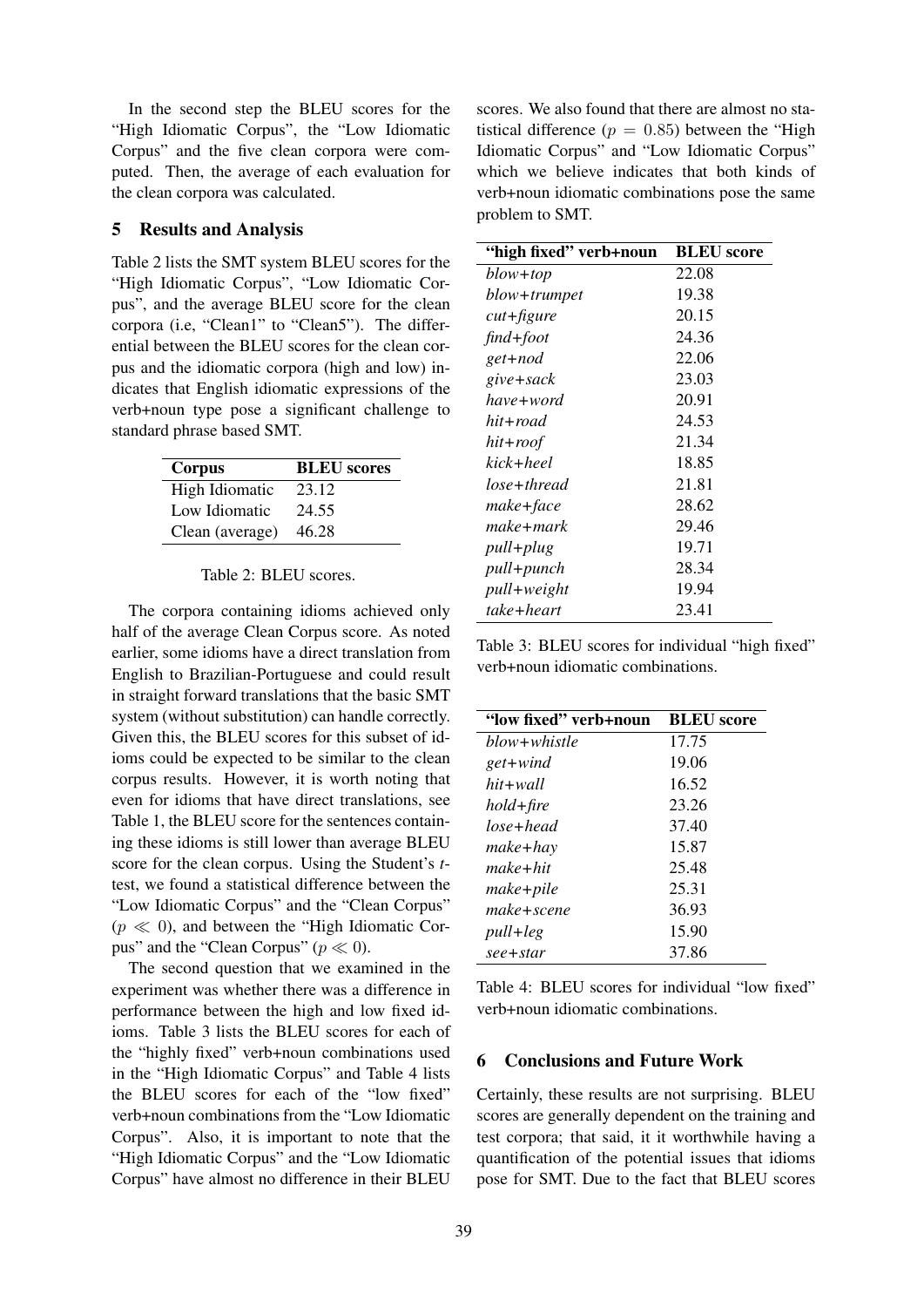are dependent on the training and test corpora used our results are corpus specific. However, these results are our starting point to develop a hybrid methodology.

As noted earlier, idioms are widely used in every literary genre and new expressions come into existence frequently. Thus, they must be properly handled and translated by a Machine Translation system. Given the results of our experiments it is evident that the problem in translating idioms has not been solved using a standard SMT system. Such evidences and the relatively small amount of current related work on idiomatic expression translation, when compared with the amount of work on other MT aspects, indicates that there is likely not a trivial solution.

To start addressing these problems, we propose a hybrid method inspired by the work developed by Okuma et al. (2008) for translating unseen words using bilingual dictionaries.

Our method, introduced in Salton et al. (2014), work as a pre and post-processing step. We first identify idioms in source sentences using an idiom dictionary. Then, we substitute the idiom in the source sentence with its literal meaning, taken from the dictionary and record the fact that this sentence contained a substituted idiom. For all sentences that are recorded as containing a substitution, after the translation we check if the original idiom that occurred in the source sentence has a corresponding idiom in the target language by consulting a separate bilingual dictionary. If there is a corresponding idiom in the target language then the translation of the literal meaning of the source language idiom is replaced with the target language idiom. If there are no related idioms on the target language, this post-processing step is avoided and the translation is done.

This approach relies on a number of dictionaries being available. Developing these resources is non-trivial and in order to scale our approach to broad coverage a large part of our future work will focus on automating (as much as possible) the development of these language resources. Another problem that we will address in future work is ensuring that we apply substitution appropriately. There are at least two situations where care must be taken. First, a given expression may be used both as an idiom and literally. Consequently, we need to develop mechanisms that will enable our preprocessing step to distinguish between id-

iomatic and non-idiomatic usages. Second, some idiomatic expressions have direct translations. For these expressions we expect that the substitution method may under-perform the standard SMT system. Ideally, we would like to be able to control the substitution method so that these particular expressions are allowed through the preprocessing and are handled by the standard SMT pipeline. However, for now, considering the proportion of expressions with direct translations in comparison with the overall number of expressions is very low; we hope that this problem will not have too adverse an impact on our approach. Beyond these issues, while we anticipate that our substitution based approached will work reasonably well for "high fixed" idioms, we are aware that the variation in "low fixed" idioms may require us to extend the system in order to handle this variation.

## Acknowledgments

Giancarlo D. Salton would like to thank CAPES ("Coordenação de Aperfeicoamento de Pessoal de Nível Superior") for his Science Without Borders scholarship, proc n. 9050-13-2. We would like to thank Acassia Thabata de Souza Salton for her corrections on the Brazilian-Portuguese translation of sentences containing idioms.

## **References**

- Wilker Aziz and Lucia Specia. 2011. Fully automatic compilation of a portuguese-english and portuguesespanish parallel corpus for statistical machine translation. In *STIL 2011*.
- Timothy Baldwin and Su Nam Kim. 2010. Multiword Expressions. In Nitin Indurkhya and Fred J. Damerau, editors, *Handbook of Natural Language Processing, Second Edition*. CRC Press, Taylor and Francis Group.
- Dhouha Bouamor, Nasredine Semmar, and Pierre Zweigenbaum. 2011. Improved Statistical Machine Translation Using MultiWord Expressions. In *Proceedings of the International Workshop on Using Linguistic Information for Hybrid Machine Translation)*, pages 15–20.
- Lars Bungum, Björn Gambäck, André Lynum, and Erwin Marsi. 2013. Improving Word Translation Disambiguation by Capturing Multiword Expressions with Dictionaries. In *Proceedings of the 9th Workshop on Multiword Expressions (MWE 2013)*, pages 21–30.
- Michael Collins, Philipp Koehn, and Ivona Kučerová. 2005. Clause Restructuring for Statistical Machine